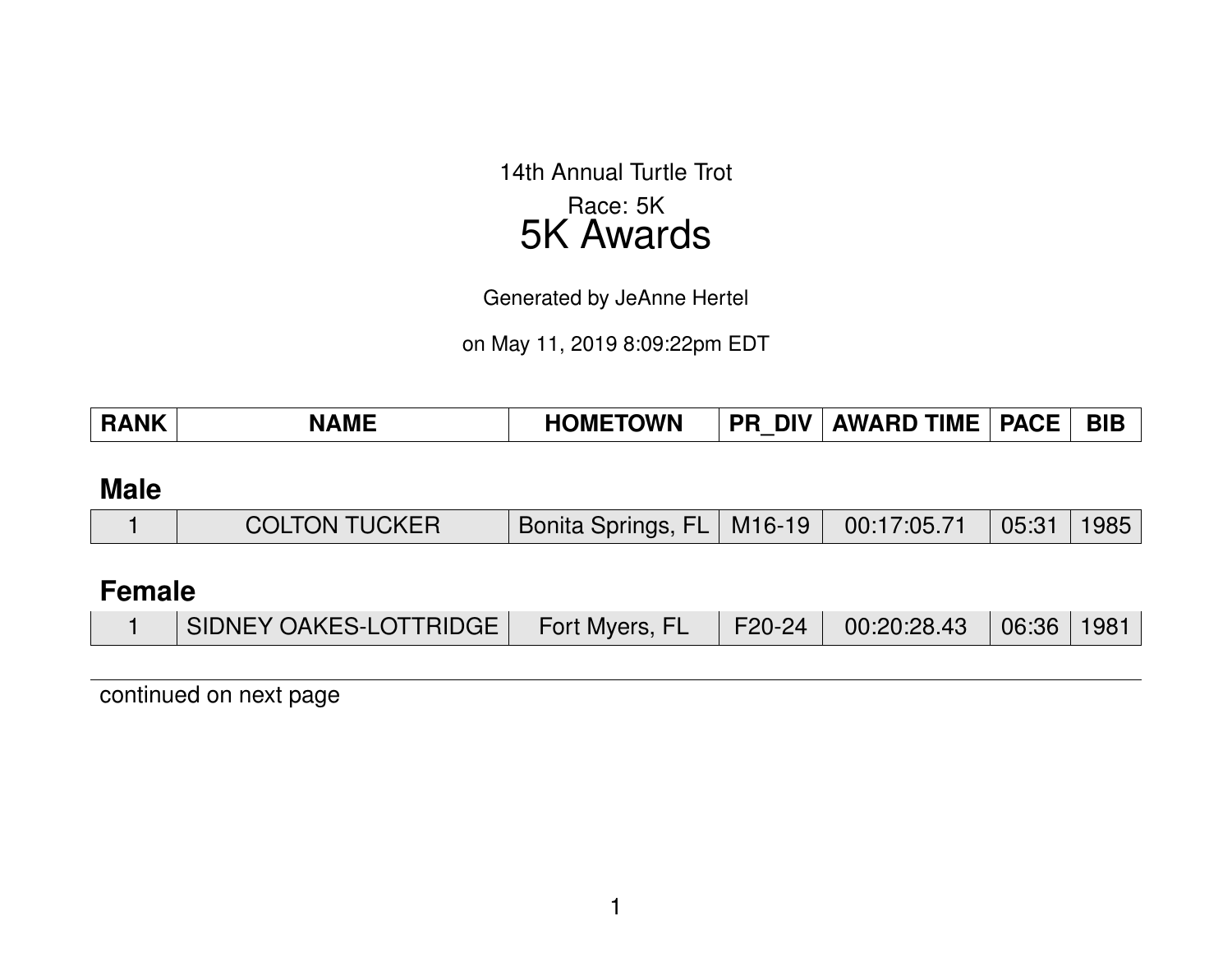| <b>RANK</b>     | <b>NAME</b>  | <b>HOMETOWN</b> |        | <b>PR DIV AWARD TIME   PACE  </b> |       | <b>BIB</b> |
|-----------------|--------------|-----------------|--------|-----------------------------------|-------|------------|
| <b>M MASTER</b> |              |                 |        |                                   |       |            |
|                 | DAVID BROWNE | Naples, FL      | M55-59 | 00:20:27.21                       | 06:36 | 1984       |

### **F MASTER**

| LYNN-MARIE LARIVIERE   Cape Coral, FL   F45-49   00:22:29.59   07:15   1403 |  |  |  |
|-----------------------------------------------------------------------------|--|--|--|
|                                                                             |  |  |  |

### **M Grand Masters**

| $M$ $M$ $D$ $D$ $M$ $M$ $N$ $F$<br><b>THE UNITE</b> | Aleslee LL<br><b>TVALUIGO, TEL</b> | MEEE<br>᠊᠇ᠳᡂ᠊ᠣᠣ | 0.0000701<br>00. <del>CU.CL.CT</del> | <del>06:36</del> | <del>1984</del> |
|-----------------------------------------------------|------------------------------------|-----------------|--------------------------------------|------------------|-----------------|
| ANDREAS BOEHM                                       | Fort Myers, FL                     | M60-64          | 00:20:50.89                          | 06:43            | 1804            |

### **F Grand Masters**

|  | <b>PATRICIA BACKMAN</b> | Estero, FL |  | F55-59   00:25:20.87   08:11   1725 |  |  |
|--|-------------------------|------------|--|-------------------------------------|--|--|
|--|-------------------------|------------|--|-------------------------------------|--|--|

# **M Senior GM**

|  | <b>FRANK VECCHIONE</b> | Fort Myers, FL   M60-64   00:23:07.92   07:27   1923 |  |  |  |  |
|--|------------------------|------------------------------------------------------|--|--|--|--|
|--|------------------------|------------------------------------------------------|--|--|--|--|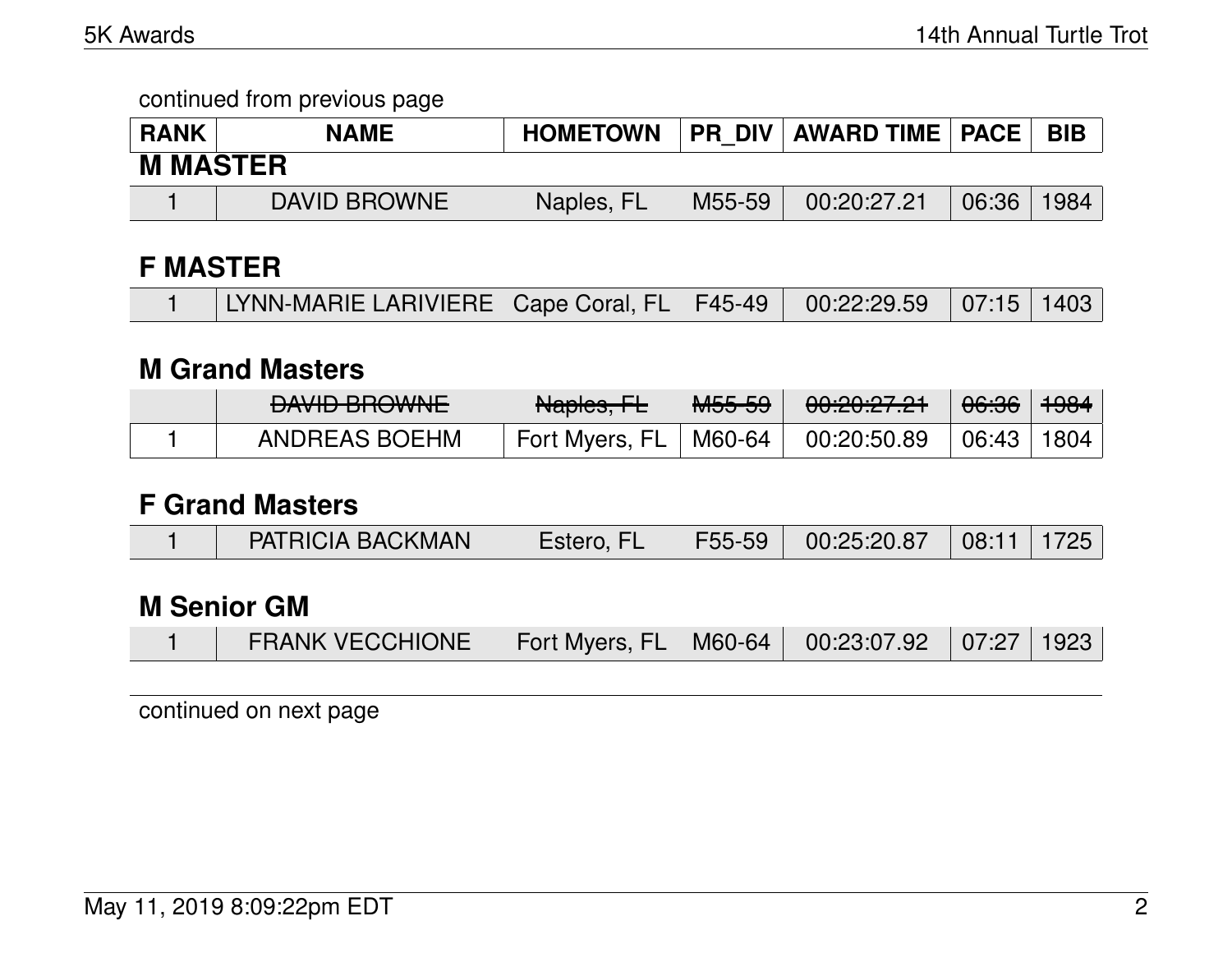| <b>RANK</b> | <b>NAME</b>        | <b>HOMETOWN</b> |        | <b>PR DIV   AWARD TIME   PACE  </b> |       | <b>BIB</b> |
|-------------|--------------------|-----------------|--------|-------------------------------------|-------|------------|
|             | <b>F</b> Senior GM |                 |        |                                     |       |            |
|             | <b>FRAN KOSKO</b>  | Fort Myers, FL  | F60-64 | 00:27:30.87                         | 08:52 | 1880       |

# **M1-11**

| LUKE MEHALIK        | Fort Myers, FL | $M1 - 11$ | 00:24:55.85 | $08:02$   1951                     |        |
|---------------------|----------------|-----------|-------------|------------------------------------|--------|
| <b>MANUEL COLON</b> | Estero, FL     | $M1 - 11$ | 00:25:57.17 | $\vert$ 08:22 $\vert$ 1855 $\vert$ |        |
| ETHAN RIVARD        | Fort Myers, FL | $M1 - 11$ | 00:28:16.95 | 09:07                              | 1894 l |

# **F1-11**

| ANNABELLE MARSH   | Fort Myers, FL | $F1-11$   | $00:23:21.60$ 07:32 1920     |                |  |
|-------------------|----------------|-----------|------------------------------|----------------|--|
| <b>CHLOE DEAN</b> | Cape Coral, FL | F1-11     | $00:30:19.48$   09:46   1856 |                |  |
| KAIYA MCCUTCHAN   | Estero, FL     | $F1 - 11$ | 00:32:32.61                  | $10:29$   1812 |  |

# **M12-15**

| AVERY GEERLINGS    | Fort Myers, FL                                           | $\parallel$ M12-15 $\parallel$ 00:19:11.89 $\parallel$ 06:11   1987 |  |
|--------------------|----------------------------------------------------------|---------------------------------------------------------------------|--|
| <b>ETHAN CLARK</b> | Bonita Springs, FL   M12-15   00:21:51.65   07:03   1830 |                                                                     |  |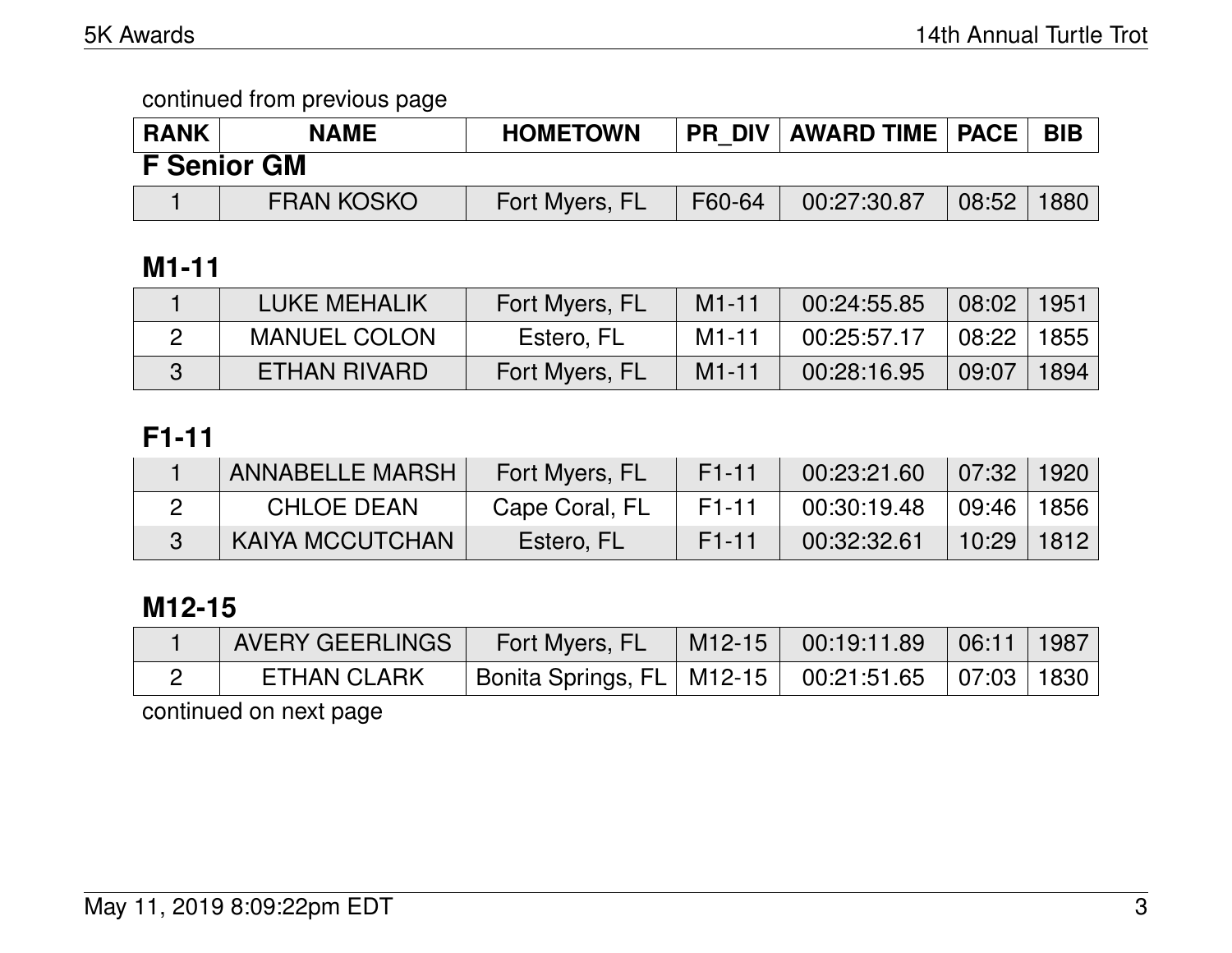| <b>RANK</b> | <b>NAME</b>           | <b>HOMETOWN</b> |          | PR_DIV   AWARD TIME   PACE   BIB |       |      |
|-------------|-----------------------|-----------------|----------|----------------------------------|-------|------|
|             | <b>HENRY SERGEANT</b> | Sanibel, FL     | $M12-15$ | 00:22:26.85                      | 07:14 | 1492 |

# **F12-15**

| <b>LEXIE GIFFORD</b>        | Cape Coral, FL | F12-15 |             |            |  |
|-----------------------------|----------------|--------|-------------|------------|--|
| KATHRYN WENDLAND            | Fort Myers, FL | F12-15 | 00:25:32.28 | 08:14 1879 |  |
| <b>SHELBY GOODMAN-RYDER</b> | Cape Coral, FL | F12-15 | 00:36:03.99 | 11:37 1664 |  |

## **M16-19**

| <u>COLTONI THOIZED</u><br><del>UULIUN TUUNLII</del> | Bonita Springs, FL | <del>M16-19</del>   | 00:17:05.71 | <del>05:31</del> | <del>1985</del> |
|-----------------------------------------------------|--------------------|---------------------|-------------|------------------|-----------------|
| <b>PRESTON DUNN</b>                                 | Cape Coral, FL     | M16-19              | 00:17:42.88 | 05:43            | 1965            |
| <b>BENJAMIN MEKELSKI</b>                            | Lehigh Acres, FL   | M <sub>16</sub> -19 | 00:18:21.20 | 05:55            | 1299            |
| ASHBY BELCASTRO                                     | Fort Myers, FL     | M16-19              | 00:19:44.10 | 06:22            | 1851            |

# **F16-19**

| <b>KATRINA SCHIEL</b> | Fort Myers Beach, FL   F16-19 |          | $\vert$ 00:32:20.71 | 10:25          | 885 |
|-----------------------|-------------------------------|----------|---------------------|----------------|-----|
| <b>BEGONA AVILA</b>   | Delta, CO                     | $F16-19$ | 100:40:38.33        | $13:05$   1997 |     |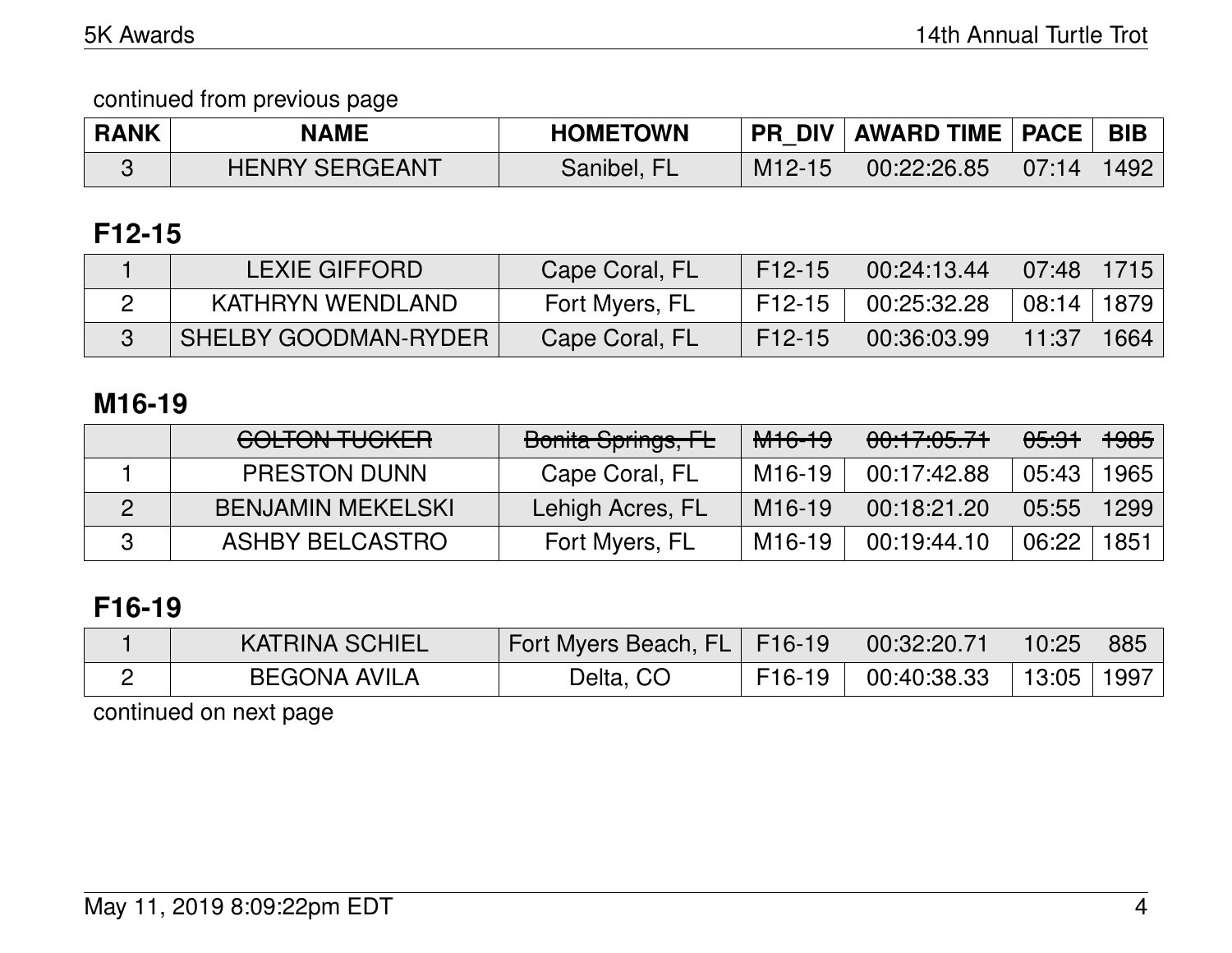continued from previous page

| <b>RANK</b> | .<br><b>AMF</b> | <b>TOWN</b><br><b>OMF</b> | <b>DIV</b><br>PR | <b>TIME</b><br><b>AWARD</b> | <b>PA</b><br>. L | <b>BIE</b> |
|-------------|-----------------|---------------------------|------------------|-----------------------------|------------------|------------|
|-------------|-----------------|---------------------------|------------------|-----------------------------|------------------|------------|

### **M20-24**

| LUIS CASTELLON       | Naples, FL      | M20-24 | 00:23:16.76 | 07:30        | 1964 |
|----------------------|-----------------|--------|-------------|--------------|------|
| DYLAN MACPHEE        | Cape Coral, FL  | M20-24 | 00:30:12.94 | 09:44   1853 |      |
| <b>MITCH STORTER</b> | Lake Zurich, IL | M20-24 | 00:30:33.97 | 09:51        | 1107 |

## **F20-24**

| SIDNEY OAKES-LOTTRIDGE | Fort Myers, FL       | <del>F20-24</del> | 00:20:28.43 | <del>06:36</del> | <del>1981</del> |
|------------------------|----------------------|-------------------|-------------|------------------|-----------------|
| <b>KYLEE RULLO</b>     | Cape Coral, FL       | F20-24            | 00:25:09.46 | 08:06            | 1421            |
| <b>GRACE COLDIRON</b>  | Punta Gorda, FL      | F20-24            | 00:32:07.20 | 10:21            | 1497            |
| <b>SYDNEY WALLACE</b>  | Fort Myers Beach, FL | F20-24            | 00:35:17.49 | 11:22            | 1916            |

# **M25-29**

| <b>WILL LODERHOSE</b> | Cape Coral, FL       | M25-29 | 00:22:32.40 | 07:16 1412 |      |
|-----------------------|----------------------|--------|-------------|------------|------|
| STEPHEN LAPP          | Labelle, FL          | M25-29 | 00:23:09.46 | 07:28      | 1803 |
| <b>BRIAN SIMPSON</b>  | North Fort Myers, FL | M25-29 | 00:24:01.42 | 07:44      | 1438 |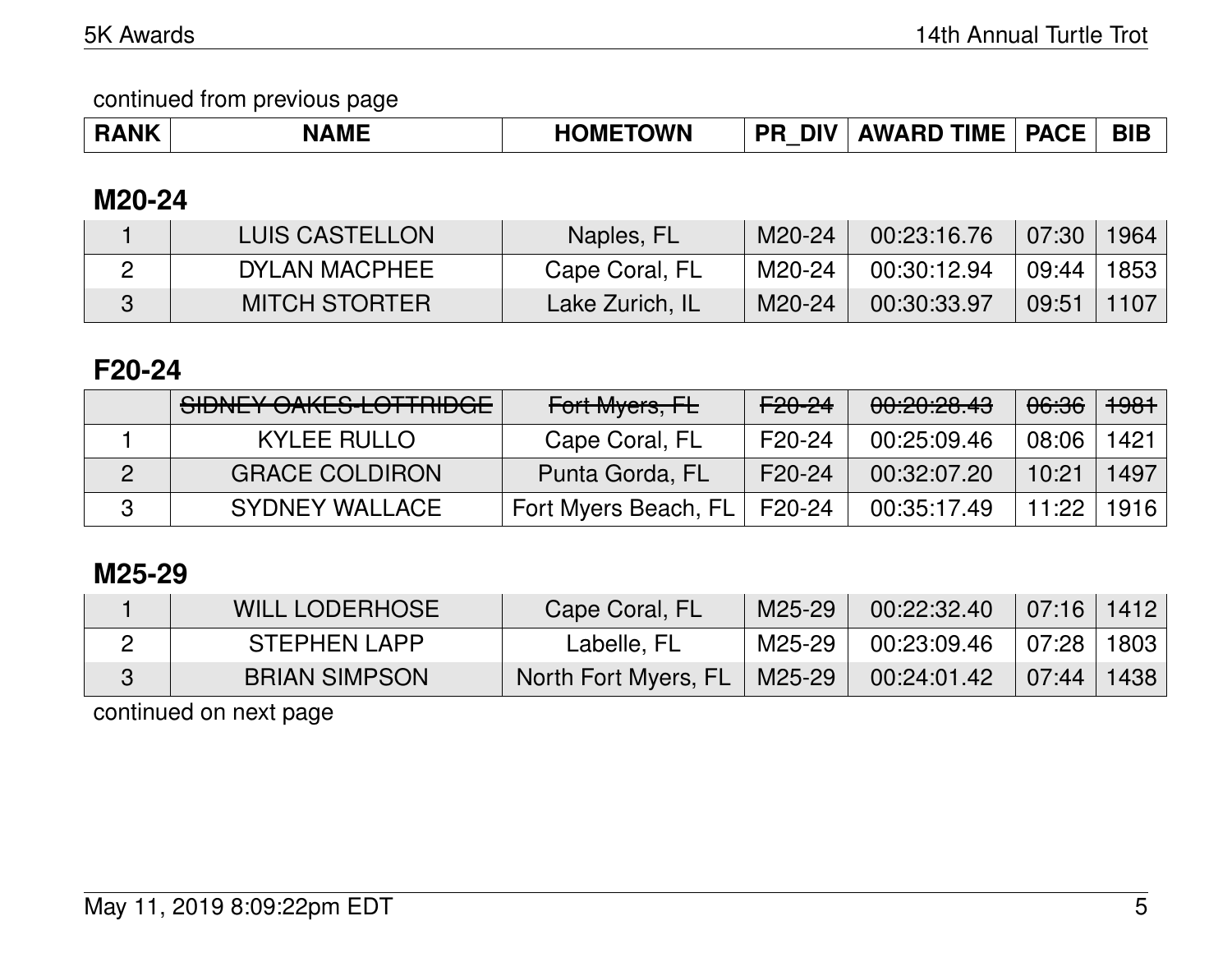| <b>RANK</b> | <b>NAME</b> | <b>HOMETOWN</b> | <b>DIV</b><br><b>PR</b> | <b>AWARD TIME</b> | <b>PACE</b> | <b>BIE</b> |
|-------------|-------------|-----------------|-------------------------|-------------------|-------------|------------|
|-------------|-------------|-----------------|-------------------------|-------------------|-------------|------------|

### **F25-29**

| <b>BRIA THAMARUS</b> | Naples, FL     | F25-29   | 00:25:22.50                               | $\mid$ 08:11   1407   |        |
|----------------------|----------------|----------|-------------------------------------------|-----------------------|--------|
| ANNEMARIE BAKER      | Cape Coral, FL | F25-29 I | $00:26:50.13$ $\mid 08:39 \mid 1970 \mid$ |                       |        |
| <b>NIKKI POTEET</b>  | Naples, FL     | F25-29   | 00:27:48.35                               | $\vert$ 08:57 $\vert$ | 1966 l |

# **M30-34**

| <b>TIMOTHY DUFFY</b> | Fort Myers, FL | M30-34 | 00:18:17.21 | 05:54 1746                    |      |
|----------------------|----------------|--------|-------------|-------------------------------|------|
| <b>JOSHUA DORSEY</b> | Fort Myers, FL | M30-34 | 00:20:28.38 | ∣ 06:36 ∣                     | 1869 |
| RAYMOND AGOSTINO     | Cape Coral, FL | M30-34 | 00:23:35.40 | $\parallel$ 07:36 $\parallel$ | 1967 |

# **F30-34**

| <b>CHARLOTTE PLANT</b> | Bonita Springs, FL   F30-34 |          | $00:27:00.30$ 08:42 1835                                                                                         |      |
|------------------------|-----------------------------|----------|------------------------------------------------------------------------------------------------------------------|------|
| AMANDA ZIRZOW          | Fort Myers, FL              | F30-34 L | $\begin{array}{ c c c c c c c c } \hline \rule{0pt}{8pt} & \text{00:27:20.21} & \text{08:48} \hline \end{array}$ | 1482 |
| <b>BRENDA PEREZ</b>    | Lehigh Acres, FL            | F30-34   | $\mid$ 00:28:50.55 $\mid$ 09:18   1468                                                                           |      |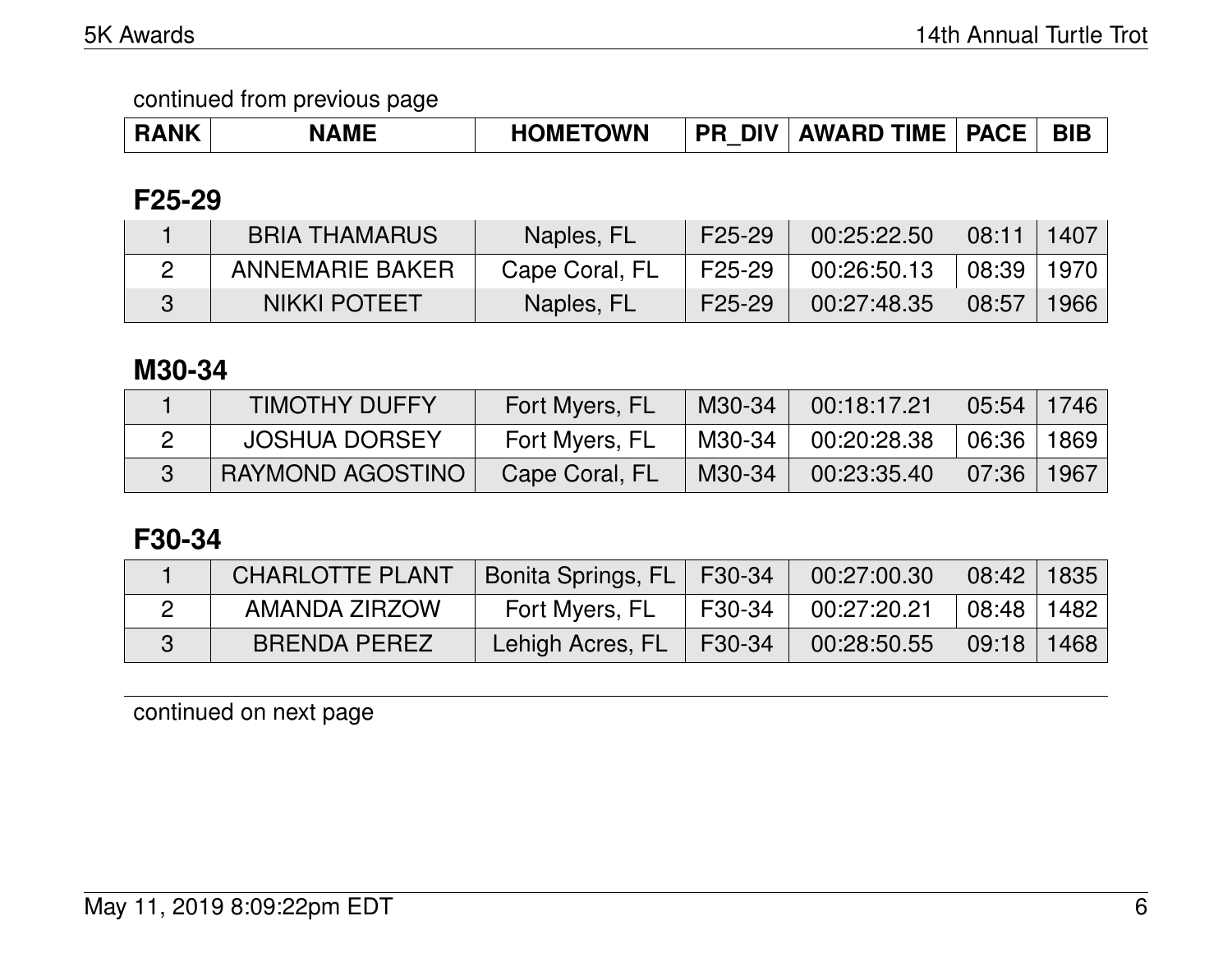| <b>RANK</b>  | <b>NAME</b>            | <b>HOMETOWN</b> |        | <b>PR DIV   AWARD TIME   PACE  </b> |       | <b>BIB</b> |  |
|--------------|------------------------|-----------------|--------|-------------------------------------|-------|------------|--|
| M35-39       |                        |                 |        |                                     |       |            |  |
|              | <b>SHAWN PATTERSON</b> | Naples, FL      | M35-39 | 00:21:22.63                         | 06:53 | 1885       |  |
| $\mathbf{2}$ | <b>JOSE ALMANZA</b>    | Naples, FL      | M35-39 | 00:22:32.48                         | 07:16 | 1968       |  |
| 3            | <b>ROBERT ADES</b>     | Fort Myers, FL  | M35-39 | 00:24:58.88                         | 08:03 | 1470       |  |

### **F35-39**

| <b>JANEL MASSING</b>                      | Fort Myers, FL   F35-39   00:24:11.69   07:48   1954 |                        |                                                         |                                 |  |
|-------------------------------------------|------------------------------------------------------|------------------------|---------------------------------------------------------|---------------------------------|--|
| DANIELA ROCK                              | Naples, FL                                           | $\vert$ F35-39 $\vert$ | $^{\prime}$ 00:24:26.90 $\mid$ 07:53 $\mid$ 1983 $\mid$ |                                 |  |
| RUTH ARRAZCAETA   Cape Coral, FL   F35-39 |                                                      |                        | 00:25:00.43                                             | $\mid$ 08:03 $\mid$ 1977 $\mid$ |  |

# **M40-44**

| <b>JOSE COLON</b>    | Estero, FL                                           | 「M40-44   00:27:10.65   08:45   1854 |                |      |
|----------------------|------------------------------------------------------|--------------------------------------|----------------|------|
| <b>JEREMY HENLEY</b> | Fort Myers, FL   M40-44   00:27:26.35   08:50   1408 |                                      |                |      |
| <b>BRENT LAUDER</b>  | Cape Coral, FL   M40-44                              | $\vert$ 00:27:29.70                  | $\sqrt{08:51}$ | -998 |

# **F40-44**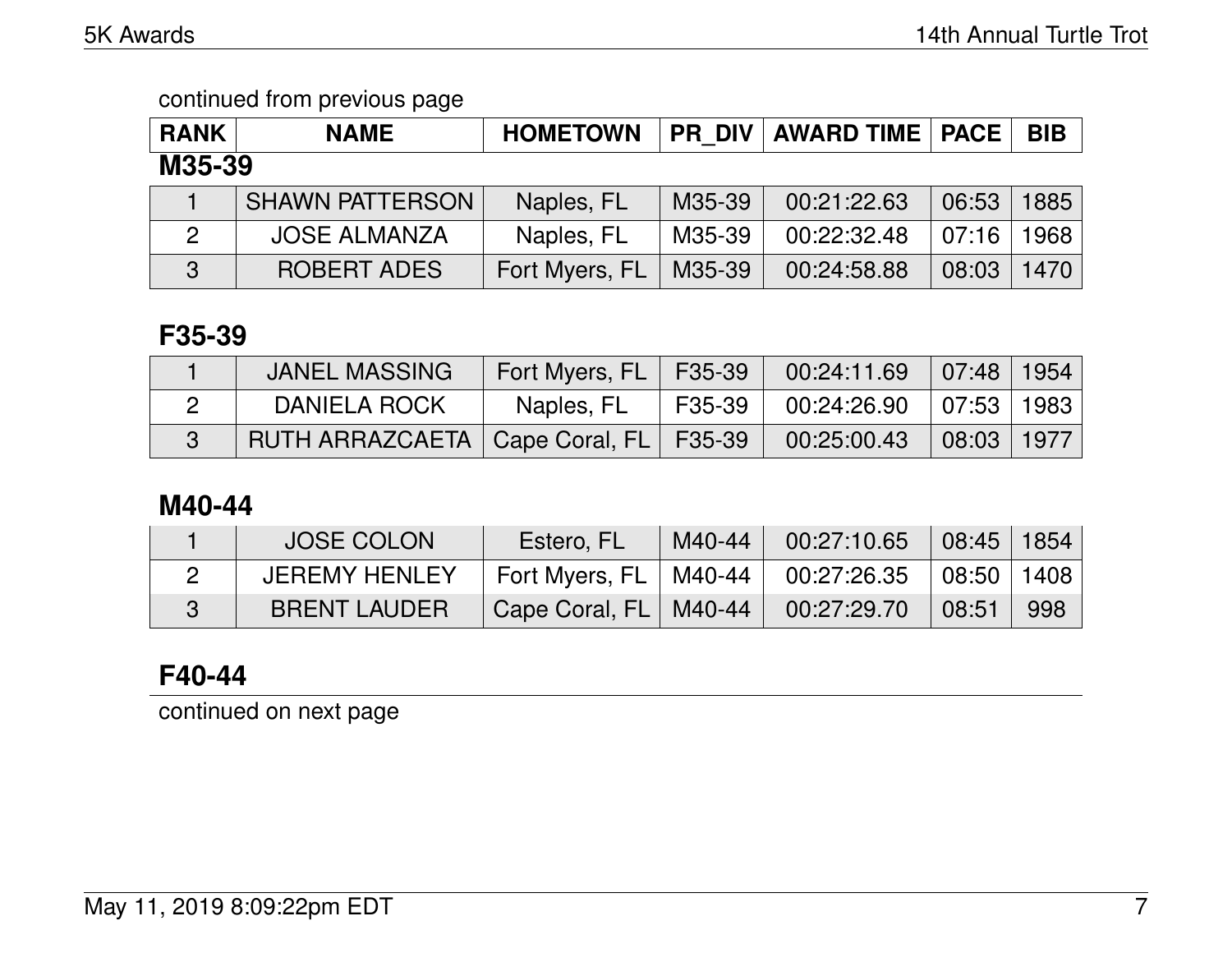continued from previous page

| <b>RANK</b> | <b>NAME</b>               | <b>HOMETOWN</b>    | <b>PR DIV</b> | <b>AWARD TIME   PACE</b> |       | <b>BIB</b> |
|-------------|---------------------------|--------------------|---------------|--------------------------|-------|------------|
|             | <b>KARA FANNING</b>       | Bonita Springs, FL | F40-44        | 00:28:12.63              | 09:05 | 1937       |
|             | <b>KELLEY HAMMOND</b>     | Cape Coral, FL     | F40-44        | 00:29:30.99              | 09:31 | 1884       |
| 3           | <b>MICHELLE BORNHORST</b> | Sanibel, FL        | F40-44        | 00:29:56.11              | 09:39 | 1900       |

# **M45-49**

| ANDREW OAKES-LOTTRIDGE  | Fort Myers, FL | M45-49 | 00:21:33.56 | 06:57                           | 1980 |
|-------------------------|----------------|--------|-------------|---------------------------------|------|
| <b>SCOTT JANNASCH</b>   | Naples, FL     | M45-49 | 00:26:23.88 | $+08:30$ $^+$                   | 1467 |
| <b>JONATHAN FRANCES</b> | Washington, IN | M45-49 | 00:28:44.12 | $\mid$ 09:15 $\mid$ 1817 $\mid$ |      |

### **F45-49**

| IVAINI MADIE I ADIVIEDE<br>ET NY WALLE EARLY CHE | Gape Goral, FL     | <del>F45-49</del> | 0.00000000<br><del>uu.cz.zu.uu</del> | <del>07:15</del> | <del>1403</del> |
|--------------------------------------------------|--------------------|-------------------|--------------------------------------|------------------|-----------------|
| <b>BETH SCHADD</b>                               | Bonita Springs, FL | F45-49            | 00:22:50.46                          | 07:22            | 1490            |
| <b>IAN MACDONALD</b>                             | Fort Myers, FL     | F45-49            | 00:29:01.51                          | 09:21            | 1295            |
| <b>MEGAN DOSS</b>                                | Sanibel, FL        | F45-49            | 00:29:09.34                          | 09:24            | 1895            |

# **M50-54**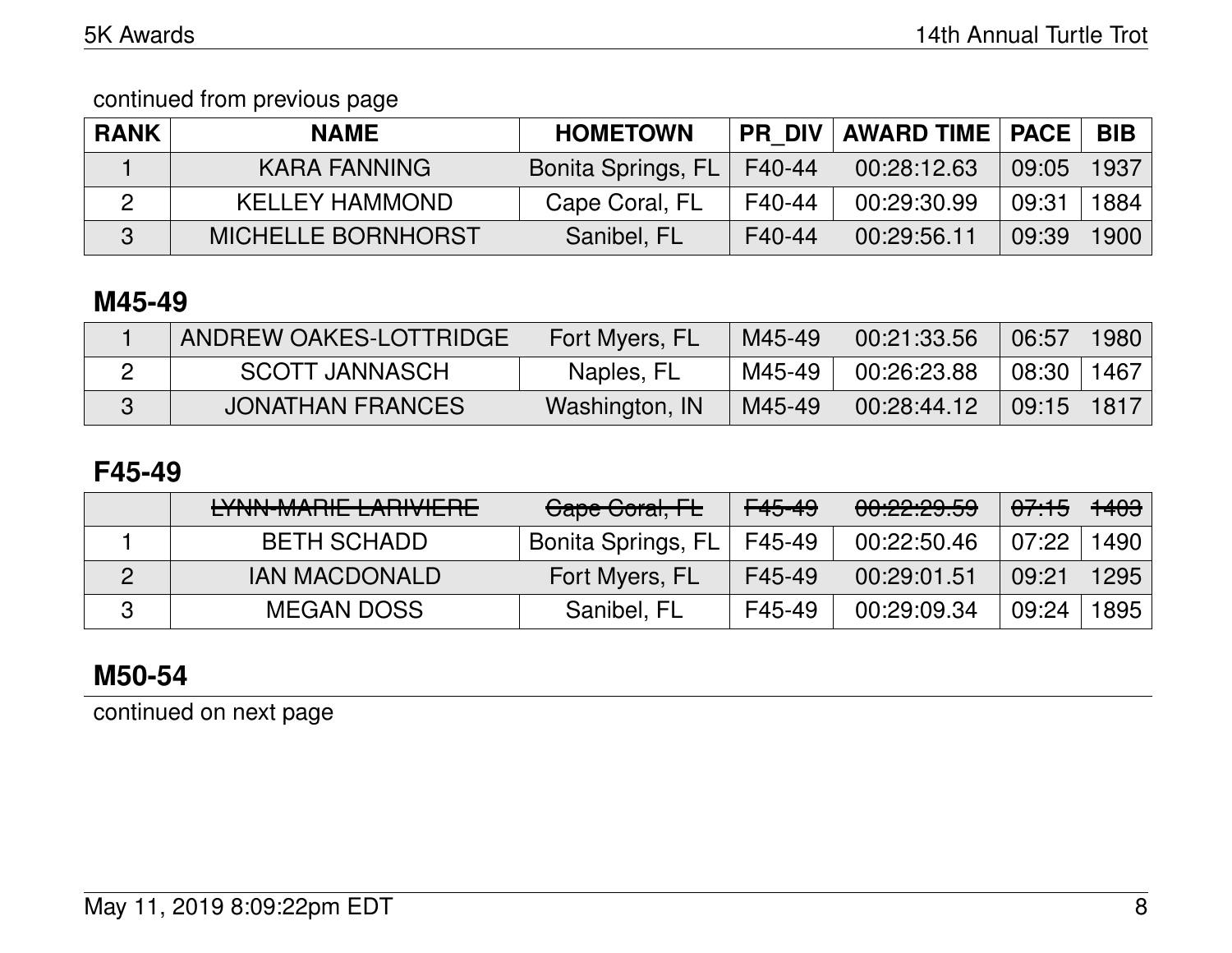| <b>RANK</b> | <b>NAME</b>           | <b>HOMETOWN</b>   | <b>PR DIV</b> | <b>AWARD TIME   PACE  </b> |       | <b>BIB</b> |
|-------------|-----------------------|-------------------|---------------|----------------------------|-------|------------|
|             | <b>BRAD GALBRAITH</b> | Naples, FL        | M50-54        | 00:22:56.72                | 07:24 | 1988       |
|             | <b>MIKE VULPIS</b>    | Islip Terrace, NY | M50-54        | 00:25:25.27                | 08:11 | 1991       |
| R           | <b>MARK LAPP</b>      | Labelle, FL       | M50-54        | 00:26:57.88                | 08:41 | 1801       |

## **F50-54**

| <b>JOY JANNASCH</b>   | Naples, FL    | F50-54 | 00:27:12.40 | 08:46   1466 |      |
|-----------------------|---------------|--------|-------------|--------------|------|
| LIZ CHASE             | Hollywood, FL | F50-54 | 00:27:23.18 | 08:49   1862 |      |
| <b>CONNIE POLLINA</b> | Naples, FL    | F50-54 | 00:27:50.73 | 08:58        | 1489 |

### **M55-59**

| <b>DAVID BROWNE</b>  | Naples, FL     | M <sub>55-59</sub> | 00:20:27.21 | 06:36 | $+984$ |
|----------------------|----------------|--------------------|-------------|-------|--------|
| <b>CHARLIE MOORE</b> | Fort Myers, FL | M55-59             | 00:22:51.45 | 07:22 | 1891   |
| <b>ROBIN BISHOP</b>  | Naples, FL     | M55-59             | 00:25:46.88 | 08:18 | 1922   |
| <b>ANDY BRISTOW</b>  | Cape Coral, FL | M55-59             | 00:26:54.94 | 08:40 | 1939   |

# **F55-59**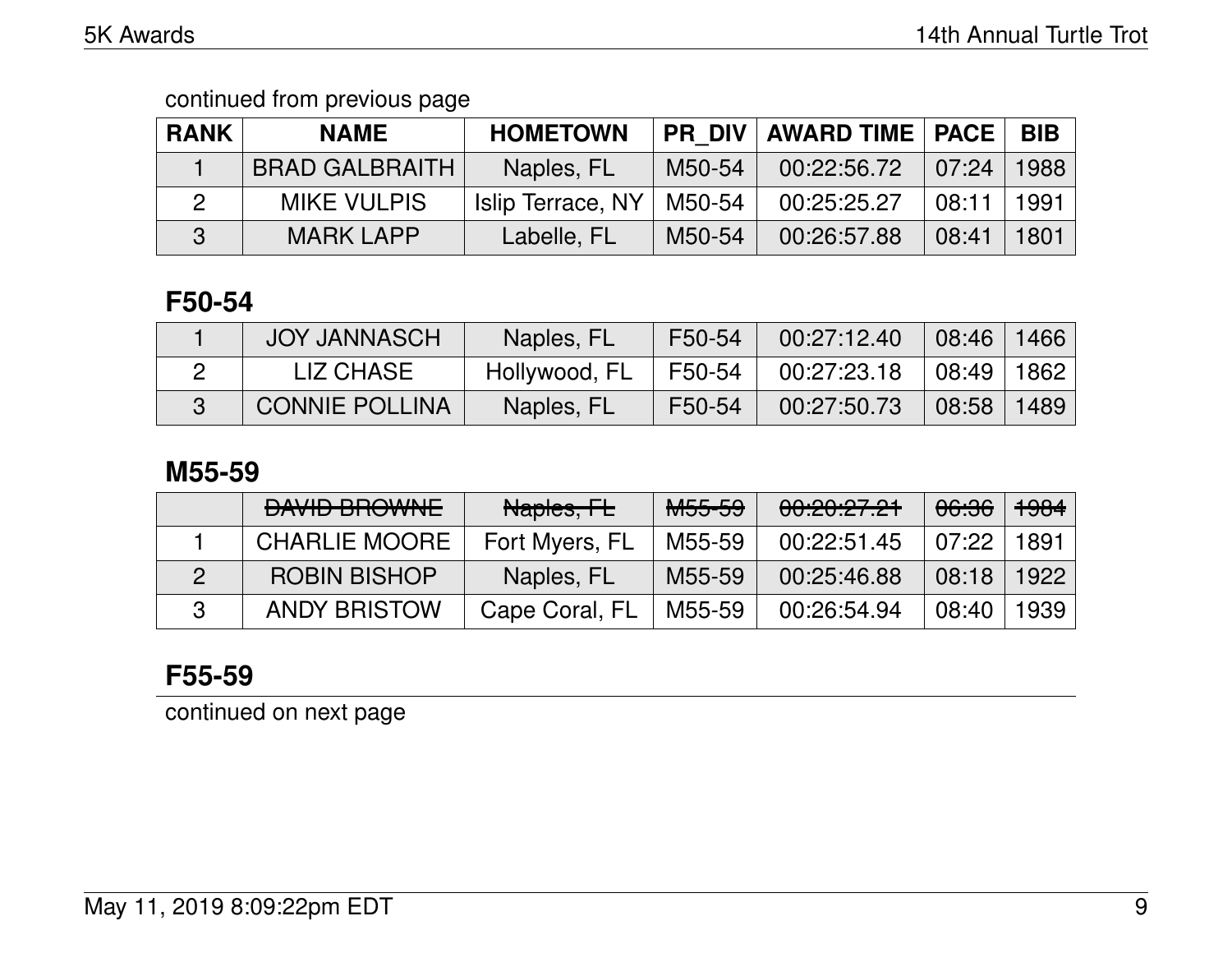| <b>RANK</b>    | <b>NAME</b>                                        | <b>HOMETOWN</b> | <b>PR DIV</b>     | <b>AWARD TIME   PACE</b>                    |                  | <b>BIB</b>      |
|----------------|----------------------------------------------------|-----------------|-------------------|---------------------------------------------|------------------|-----------------|
|                | M T D I Q I A D A Q I X I A N I<br>יימייטריש מטחמת | Estero, FL      | <del>F55-59</del> | <u>00.05.00.07</u><br><u>00. CJ. CV. UT</u> | <del>08:10</del> | <del>1725</del> |
|                | <b>CATHERINE FAERBER</b>                           | Naples, FL      | F55-59            | 00:29:32.63                                 | 09:31            | 930             |
| $\overline{2}$ | <b>LORI MCCULLERS</b>                              | Estero, FL      | F55-59            | 00:30:49.90                                 | 09:56            | 1846            |
| 3              | <b>MARIE STORTER</b>                               | Lake Zurich, IL | F55-59            | 00:31:27.85                                 | 10:08            | 1016            |

### **M60-64**

| ANDDEAC DOFIIM<br><b>ANDITEAS DULTIM</b> | Fort Myers, FL       | <del>M60-64</del> | 0.0005000<br><del>00.20.00.00</del> | <del>06:43</del> | <del>1804</del> |
|------------------------------------------|----------------------|-------------------|-------------------------------------|------------------|-----------------|
| <b>FRANK VECCHIONE</b>                   | Fort Myers, FL       | M60-64            | 00:23:07.92                         | 07:27            | 1923            |
| DOUGLAS LINDERER                         | Naples, FL           | M60-64            | 00:24:29.44                         | 07:53            | 1430            |
| <b>STEVE PEPE</b>                        | Fort Myers Beach, FL | M60-64            | 00:24:43.47                         | 07:58            | 1949            |

## **F60-64**

| <b>FRAN KOSKO</b> | Fort Myers, FL                                  | F60-64 | 00:27:30.87 | 08:52        | 1880 |
|-------------------|-------------------------------------------------|--------|-------------|--------------|------|
| LORI SMITH        | Estero, FL                                      | F60-64 | 00:29:47.02 | 09:36   1707 |      |
|                   | ELIZABETH O'ROURKE   Hornchurch, United Kingdom | F60-64 | 00:30:28.96 | 09:49        | 1495 |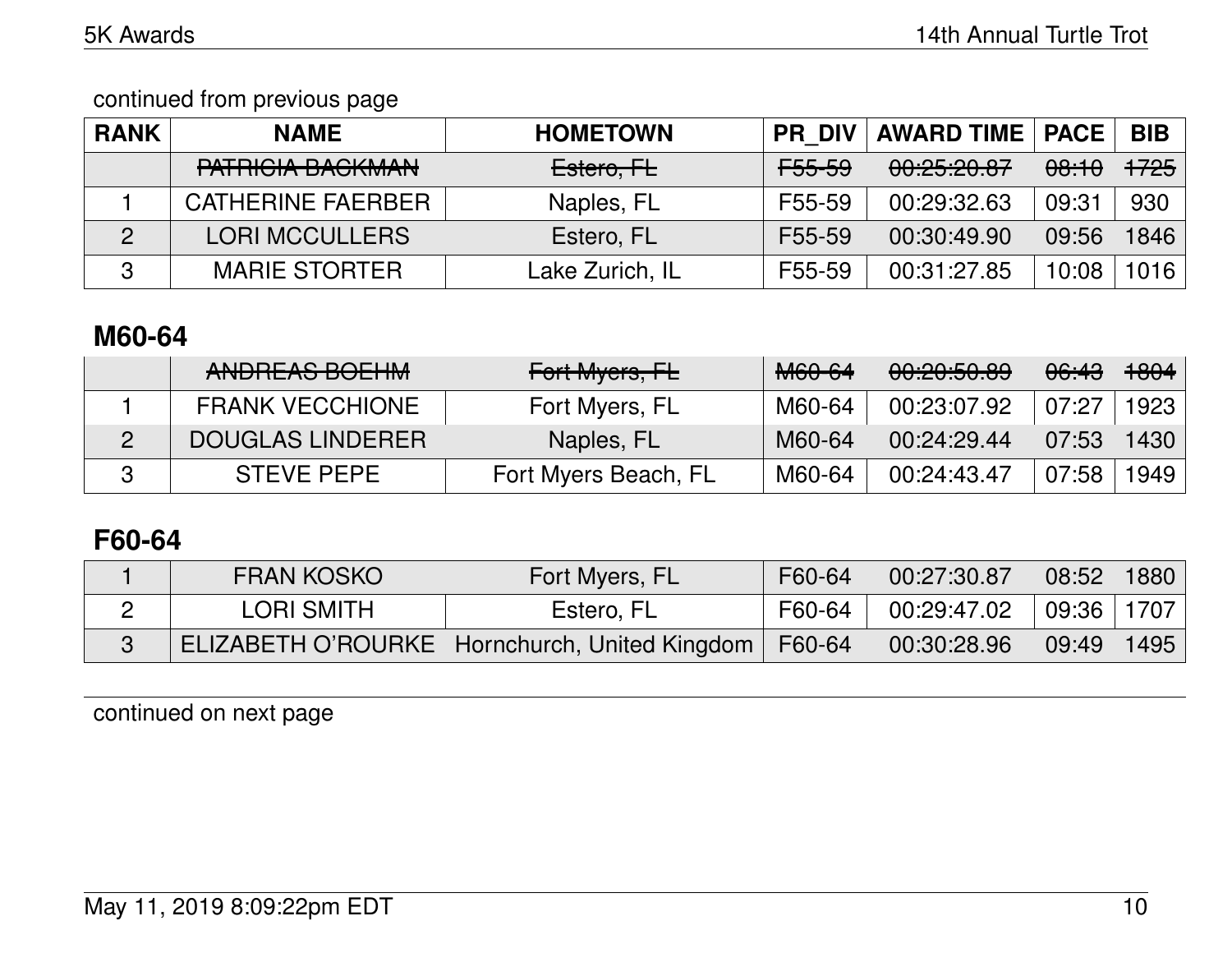| <b>RANK</b>   | <b>NAME</b>               | <b>HOMETOWN</b> | <b>PR DIV</b> | <b>AWARD TIME   PACE</b> |       | <b>BIB</b> |  |
|---------------|---------------------------|-----------------|---------------|--------------------------|-------|------------|--|
| M65-69        |                           |                 |               |                          |       |            |  |
|               | <b>GEORGE DONDANVILLE</b> | Naples, FL      | M65-69        | 00:25:33.20              | 08:14 | 1832       |  |
| $\mathcal{P}$ | <b>MICHAEL LUBA</b>       | Milwaukee, WI   | M65-69        | 00:28:59.15              | 09:20 | 795        |  |
| 3             | <b>THOMAS BOOTH</b>       | Fort Myers, FL  | M65-69        | 00:33:16.79              | 10:43 | 1917       |  |

## **F65-69**

| <b>CHRISTEL SUTTER</b> | Naples, FL                    | F65-69 | 00:37:19.87 | 12:01          | 1843 |
|------------------------|-------------------------------|--------|-------------|----------------|------|
| <b>MARIE GESNALDO</b>  | Fort Myers, FL                | F65-69 | 00:39:42.93 | 12:47 1866     |      |
| <b>MARIANN GRIFFIN</b> | Fort Myers Beach, FL   F65-69 |        | 00:41:34.83 | $13:24$   1475 |      |

# **M70-99**

| ROCKY MADDEN        | Fort Myers Beach, FL   M70-99 | 00:28:31.36                  | 09:11 1842     |  |
|---------------------|-------------------------------|------------------------------|----------------|--|
| <b>BILL BOND</b>    | North Fort Myers, FL   M70-99 | $00:30:03.49$ $ 09:41 1418 $ |                |  |
| <b>JAMES RENFRO</b> | North Fort Myers, FL   M70-99 | 00:31:56.89                  | $10:17$   1409 |  |

# **F70-99**